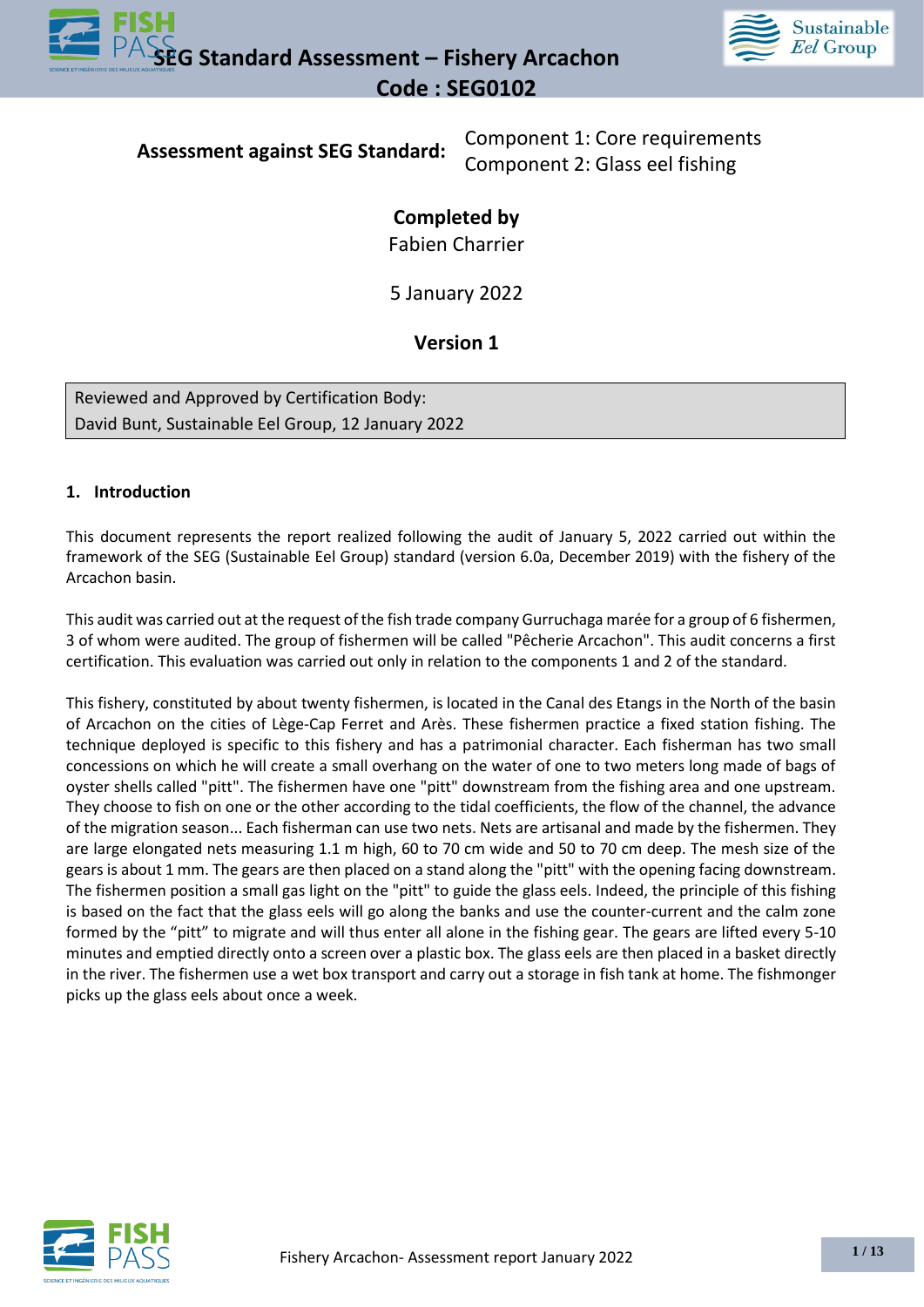







The following professional fishermen are concerned by this SEG certification process.

| <b>Last Name</b> | <b>First Name</b> | <b>Vessel</b>       |
|------------------|-------------------|---------------------|
| Duvignac         | Antoine           | <b>JERONIMA</b>     |
| Duvignac         | Yann              | LE TIKEUR           |
| Fagniot          | Délia             | VIEUX JOJO          |
| Lamourous        | David             | AYNA <sub>2</sub>   |
| Pautonnier       | Anthony           | <b>FLECHE BLEUE</b> |
| Tavares          | Alexandre         | <b>BIBOU</b>        |

#### **2. The assessment**

The evaluator was Fabien Charrier for Fish-Pass. The visit took place on the tide of February 5, 2022 in the evening with 3 fishermen: Mr. Alexandre Tavares, David Lamourous and Anthony Pautonnier.

### **3. Client Contact Details**

The company Gurruchaga Marée has requested this audit. The resource persons are Mr. Jacky Arteaud and Mr. Jerome Gurruchaga

| <b>Client Contact Name</b> | Gurruchaga Marée        |
|----------------------------|-------------------------|
| <b>Client Address</b>      | 88 route de la corniche |
|                            | 64700 Hendaye           |
| <b>Client Email</b>        | gurrumaree@wanadoo.fr   |
| <b>Client Phone Number</b> | 06 73 81 17 99          |

#### **4. Results of the assessment**

The outcome of this assessment is as follows:

| <b>Component 1: General Requirements</b>                             | Auditor's<br>findings | Weighting | <b>Score</b> |
|----------------------------------------------------------------------|-----------------------|-----------|--------------|
| 1.1 Commitment to Legality                                           | Responsible           |           |              |
| 1.2 Contribution to eel conservation projects (bonus)                | N/A                   | N/A       | N/A          |
| 1.3 The organisation trades in certified responsibly sourced<br>eels | N/A                   | N/A       | N/A          |
| 1.4 Traceability:                                                    |                       |           |              |

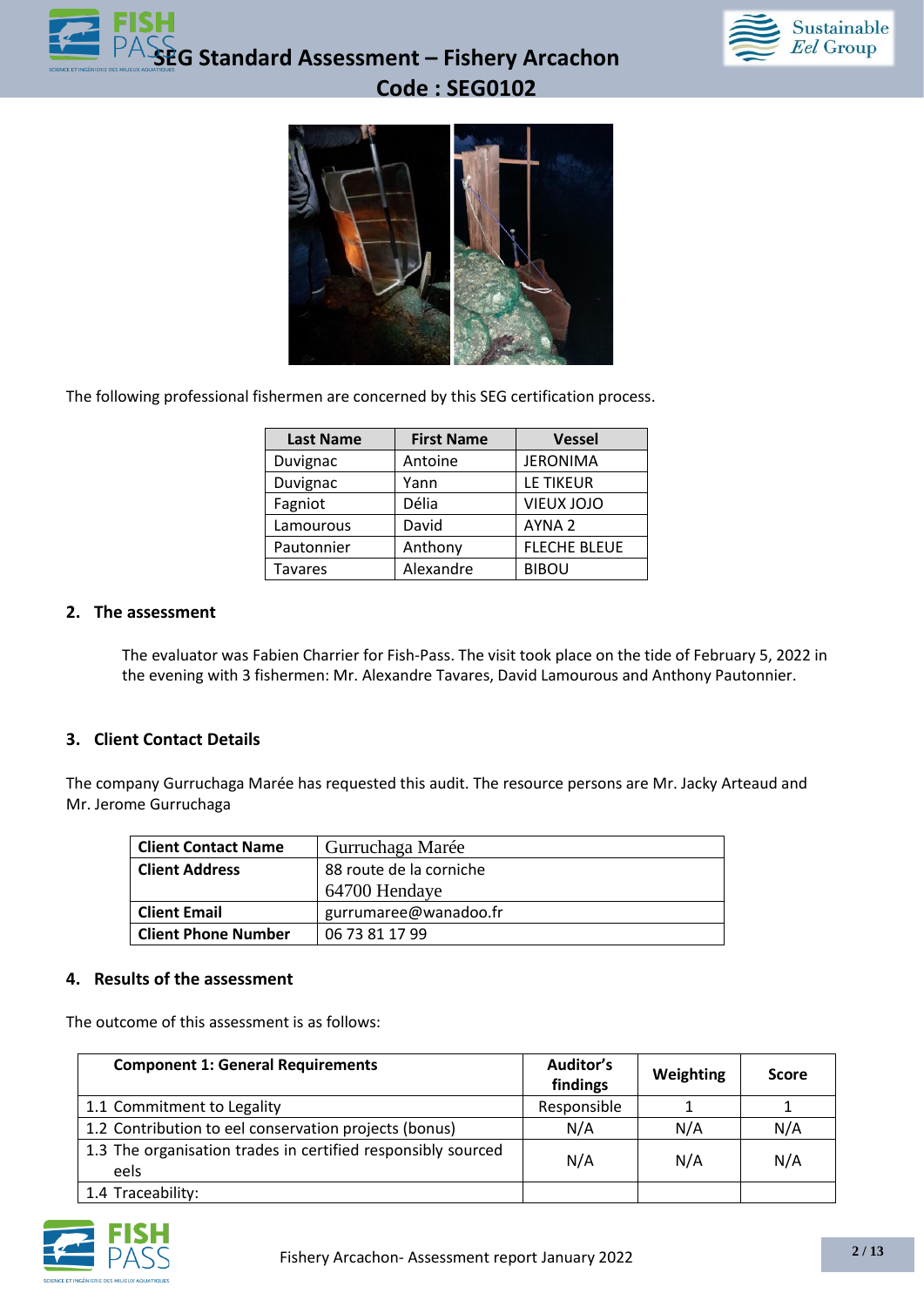

**SEG Standard Assessment – Fishery Arcachon Code : SEG0102** 

| 1.4.1 | Incoming products, separation and segregation               | Responsible |      |  |
|-------|-------------------------------------------------------------|-------------|------|--|
| 1.4.2 | Outgoing products                                           | Responsible |      |  |
| 1.4.3 | Record keeping and documentation                            | Responsible |      |  |
| 1.5.1 | Biosecurity & welfare - Biosecurity measures are<br>adopted | Responsible |      |  |
|       |                                                             | Total       |      |  |
|       | <b>Percentage Responsibility Score:</b>                     |             | 100% |  |

**Finding**: The fishery achieves a score of 100% for component 1 General requirements.

| <b>Component 2: Glass eel fishing</b>                                                                                                | Auditor's<br>findings | Weighting      | <b>Score</b>   |
|--------------------------------------------------------------------------------------------------------------------------------------|-----------------------|----------------|----------------|
| 2.1 Eel fishing is in a catchment that is meeting its<br>escapement targets                                                          | Aspiring              | 2              | 0              |
| progress with the<br>2.2 There<br>is good<br>applicant's<br>responsibilities in the eel management plan for the river<br>or district | Aspiring              | 2              | O              |
| 2.3 The fishery is well managed                                                                                                      | Responsible           | 1              | $\mathbf{1}$   |
| 2.4 Mortality during fishing is minimised                                                                                            | Responsible           | $\overline{2}$ | $\overline{2}$ |
| 2.5 The fishery has negligible impacts on by-catch species                                                                           | Responsible           | $\mathbf{1}$   | 1              |
| 2.6 The fishery has negligible impacts on rare or other<br>protected species                                                         | Responsible           | 1              |                |
| 2.7 The fishery has negligible impacts on habitats                                                                                   | Responsible           | 1              | 1              |
| 2.8 Transport                                                                                                                        | Responsible           |                |                |
| 2.9 Bonus score: fishermen donate a proportion of their<br>catch for a local positive contribution                                   | N/A                   | N/A            | N/A            |
|                                                                                                                                      | Total                 | 11             | 7              |
| <b>Percentage Responsibility Score:</b>                                                                                              |                       | 64%            |                |

**Finding**: The fishery meets part of the criteria of the glass eel fishing component (64%) and can be considered responsible under the SEG standard.

#### **Summary of assessment and scoring**

| Component    | <b>Not Met</b>                                 | <b>Aspiring</b> | Responsible |
|--------------|------------------------------------------------|-----------------|-------------|
|              |                                                |                 |             |
|              |                                                |                 |             |
| <b>Total</b> |                                                |                 |             |
|              | <b>Total Responsibility Score:</b><br>$\equiv$ | 12/16           | 75%         |

#### **Summary finding:**

The Arcachon fishery has achieved a score of 71% of responsibility criteria and meets the criteria for certification by the SEG standard.

#### **5. Recommendations:**

Fish-Pass makes the following recommendations for the "Arcachon" fishery.

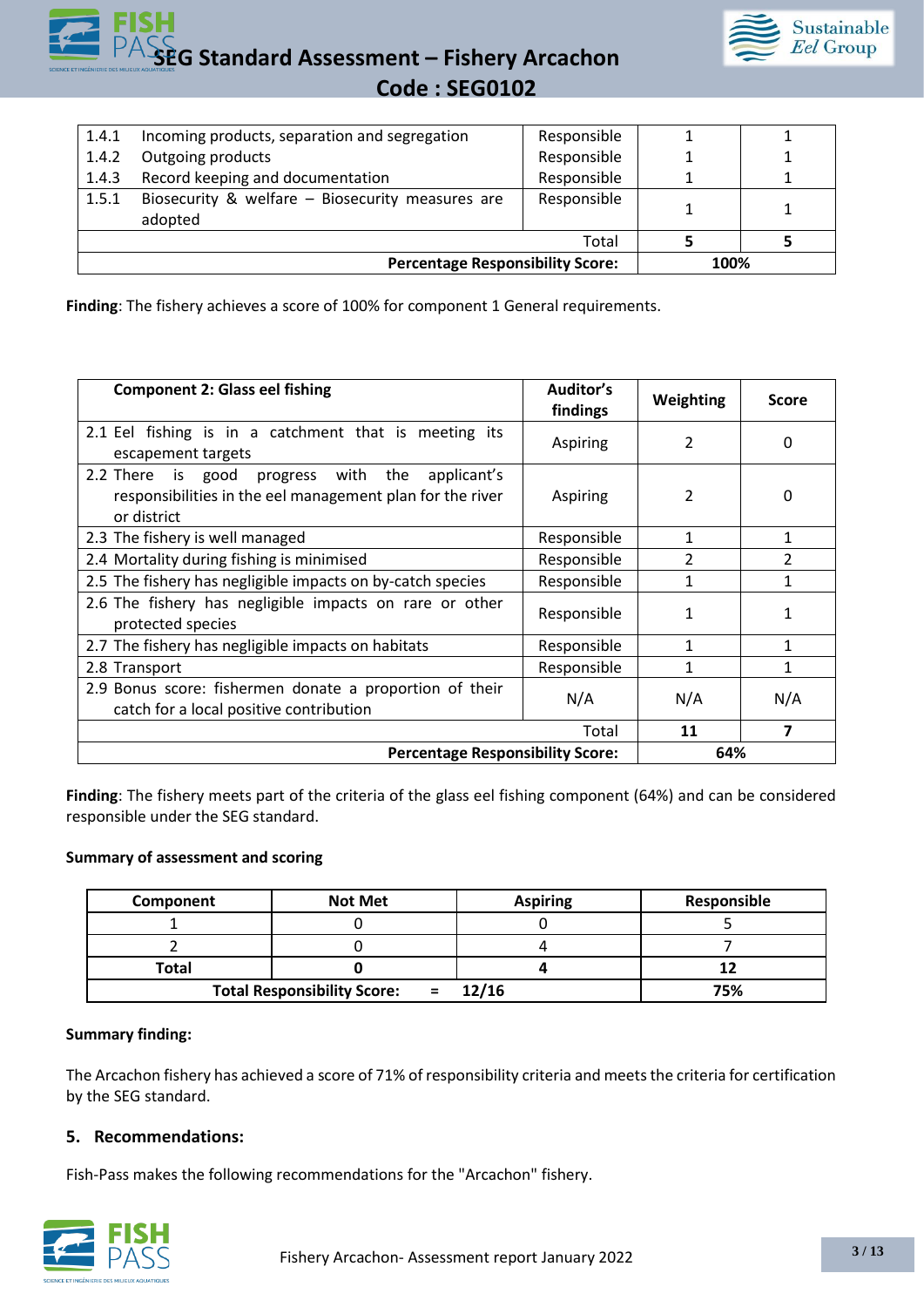



Concerning criterion 2.4, the monitoring of mortality in the home tanks is not recorded. However, the practices observed during the fishery seem to be in agreement with a responsible fishing of glass eel, as no mortality was observed. We recommend that, as soon as possible, fishermen keep a logbook of home mortalities that they can provide to the auditor during the control audit. The mortality should be linked to a period and a quantity of glass eels caught (fishing form). For greater readability it is preferable that the glass eels releases during sales are also indicated. An example:

| Date       | Quantity added to<br>the tank $(g)$ | Mortality (g) or<br>Number of individuals<br>(N) | <b>Quantity leaving</b><br>the fish tank $(g)$ |
|------------|-------------------------------------|--------------------------------------------------|------------------------------------------------|
| 04/01/2021 | 1890                                |                                                  |                                                |
| 05/01/2021 | 910                                 |                                                  |                                                |
| 06/01/2021 |                                     |                                                  |                                                |
| 07/01/2021 | 500                                 | 20                                               |                                                |
| 08/01/2021 |                                     |                                                  | 3260                                           |

The exit weight may not necessarily correspond to the weight fished + mortality. This may be due to weight loss and weighing accuracy.

Criteria 1.2 and 2.9 – by the next audit the fishery should have considered and implemented how to make a positive contribution to eel conservation projects.

## **6. Next Audit**

| Question      | <b>Performance of the Client at Audit</b>                                                                                                                | <b>Yes</b>                   | No       |
|---------------|----------------------------------------------------------------------------------------------------------------------------------------------------------|------------------------------|----------|
| 1             | Has the client been part of any external investigation<br>which may be of concern to SEG AND/OR been<br>suspended from any other certification standard? | Enhanced<br>Surveillance     | Go to Q2 |
| $\mathcal{P}$ | Has the client received a borderline <sup>1</sup> pass for a<br>Component in its previous audit?                                                         | Enhanced<br>Surveillance     | Go to Q3 |
| 3             | Does the client only buy and sell product (does not<br>physically handle it?)                                                                            | Minimum<br>Surveillance      | Go to Q4 |
|               | All other scenarios                                                                                                                                      | <b>Standard Surveillance</b> |          |

|                                | <b>Certification</b><br><b>Audit</b> | Year 1        | Year <sub>2</sub>    | Year 3          | Year 4<br><b>Recertification</b><br><b>Audit</b> |
|--------------------------------|--------------------------------------|---------------|----------------------|-----------------|--------------------------------------------------|
| <b>Minimum</b><br>Surveillance | On-Site Audit                        | No Audit      | Remote Audit         | No Audit        | On-Site Audit                                    |
| Standard<br>Surveillance       | <b>On-Site Audit</b>                 | No Audit      | <b>On-Site Audit</b> | <b>No Audit</b> | <b>On-Site Audit</b>                             |
| Enhanced<br>Surveillance       | On-Site Audit                        | On-Site Audit | On-Site Audit        | On-Site Audit   | On-Site Audit                                    |

**The next control audit should take place by January 2024.**

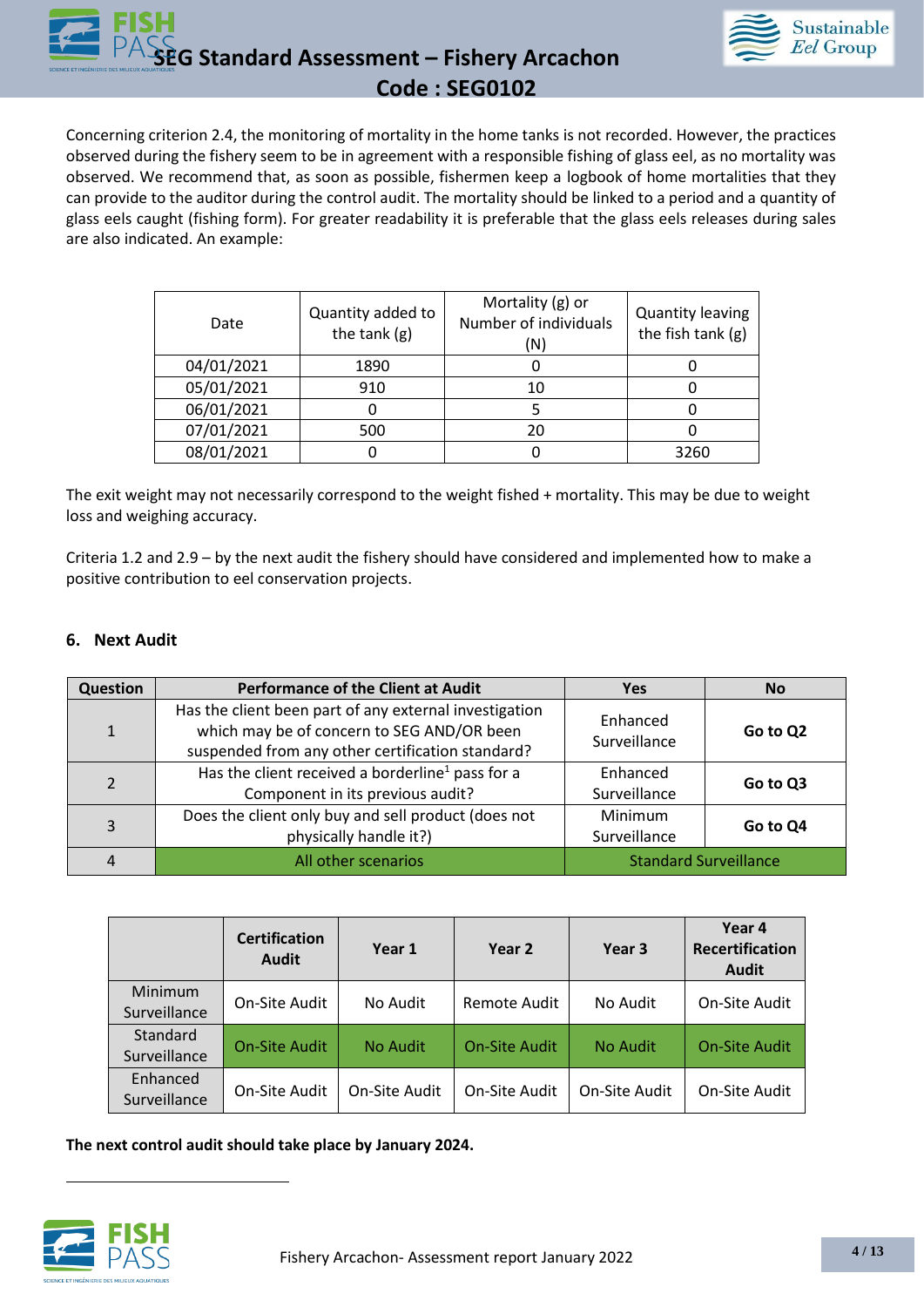



## **7. The Assessment**

**The tables below detail the reasons for the ratings given above for each component.**

|                                         | Component 1 – Generic requirements (Weighting: 1 for each criterion)                                                                |  |  |
|-----------------------------------------|-------------------------------------------------------------------------------------------------------------------------------------|--|--|
|                                         | <b>Criterion 1.1: Commitment to legality</b>                                                                                        |  |  |
| <b>Responsible</b><br><b>indicators</b> | For at least the past two years: the organisation has not been found guilty for any offences<br>relating to eel fishing or trading. |  |  |
| <b>Aspiring</b><br>indicators           | For at least the past 12 months: the organisation has not been found guilty for any offences<br>relating to eel fishing or trading. |  |  |
| <b>Discussion</b>                       | The audited fisherman had no eel fishing violations in the last 24 months.<br>The criterion has therefore been met.                 |  |  |
| Score                                   | Responsible                                                                                                                         |  |  |

# **Criterion 1.2: Contribution to Eel Conservation Projects. (Optional bonus score) (The intention is for this to be mandatory from summer 2020)**

| <b>Responsible</b><br><b>indicators</b> | The organisation donates at least 2% of its profits or at least 20% of its corporate responsibility<br>programme to projects that make a positive contribution to eel conservation or population<br>enhancement, such as Eel Stewardship Funds, River Restoration projects, conservation and<br>education projects. |
|-----------------------------------------|---------------------------------------------------------------------------------------------------------------------------------------------------------------------------------------------------------------------------------------------------------------------------------------------------------------------|
| <b>Aspiring</b><br>indicators           | The organisation donates $1 - 1.99\%$ of its profits or 10 - 20% of its corporate responsibility<br>programme to projects that make a positive contribution to eel conservation or population<br>enhancement, such as Eel Stewardship Funds, River Restoration projects, conservation and<br>education projects.    |
| <b>Discussion</b>                       | Fishermen do not make donations. It should be considered and implemented by the next<br>audit                                                                                                                                                                                                                       |
| Score                                   | Not Applicable                                                                                                                                                                                                                                                                                                      |

|                                         | Criterion 1.3: The organisation trades in certified responsibly sourced eel                                                                                                          |
|-----------------------------------------|--------------------------------------------------------------------------------------------------------------------------------------------------------------------------------------|
| <b>Responsible</b><br><b>indicators</b> | The organisation trades in at least 50% (by number) of certified responsibly sourced eel and<br>has the documentation to demonstrate that.                                           |
| <b>Aspiring</b><br>indicators           | The organisation trades in $10 - 49.9\%$ (by number) of certified responsibly sourced eel and<br>has the documentation to demonstrate that.                                          |
| <b>Discussion</b>                       | The audit only concerns fishermen who have not yet been certified SEG and who therefore do<br>not yet market certified eels. They are therefore not yet concerned by this criterion. |
| Score                                   | Not Applicable                                                                                                                                                                       |

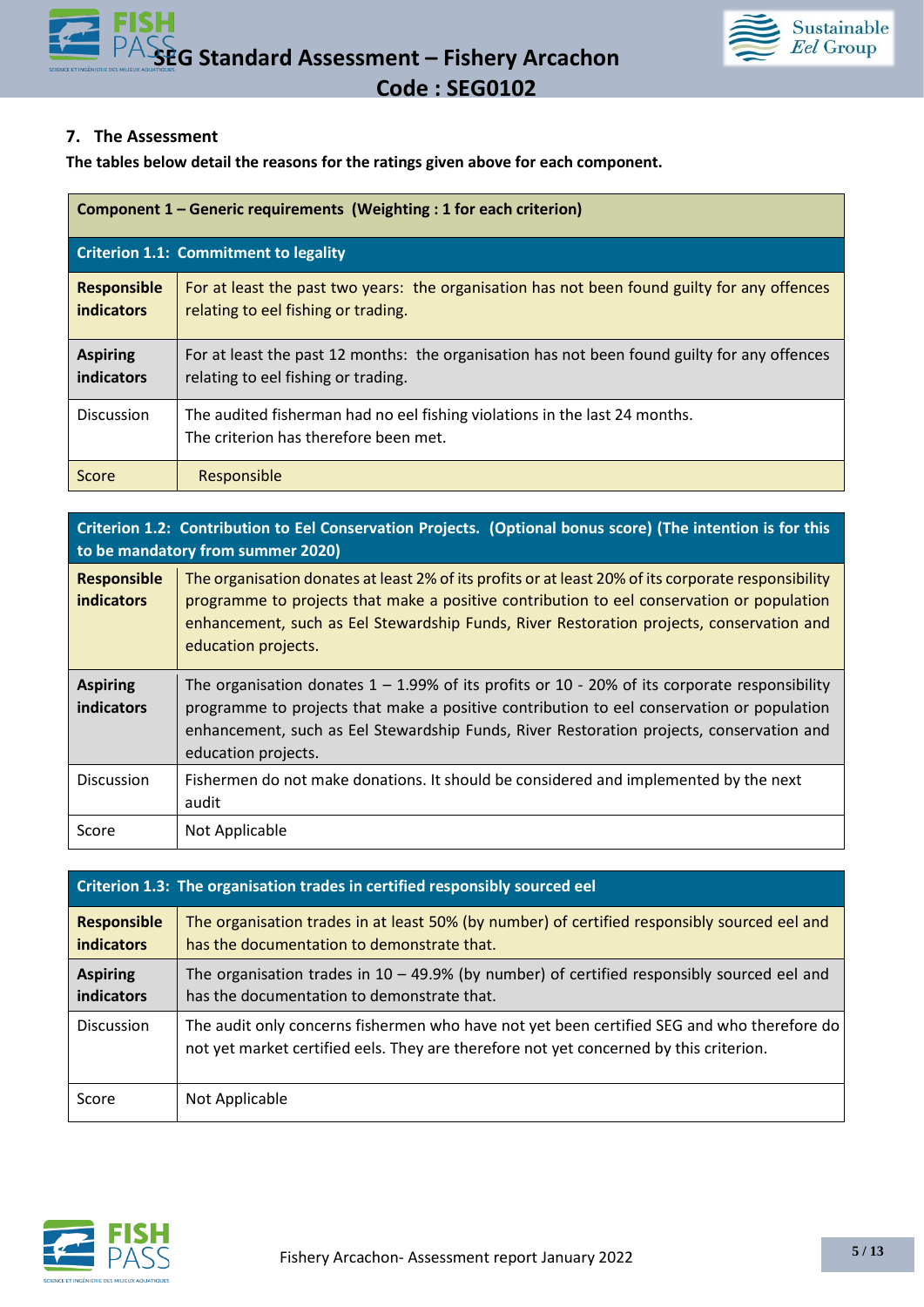

| <b>Criterion 1.4: Traceability</b>      |                                                                                                                                                                                                                                                                                                                                                                                                                                                                                                                                                                                                      |
|-----------------------------------------|------------------------------------------------------------------------------------------------------------------------------------------------------------------------------------------------------------------------------------------------------------------------------------------------------------------------------------------------------------------------------------------------------------------------------------------------------------------------------------------------------------------------------------------------------------------------------------------------------|
|                                         | 1.4.1: Traceability - Incoming product, separation and segregation                                                                                                                                                                                                                                                                                                                                                                                                                                                                                                                                   |
| <b>Responsible</b><br><b>indicators</b> | • Certified and uncertified eel products can be clearly and easily traced back to their source.<br>. Where a fishery or buyer, an electronic tele-declaration system is used.<br>• It operates a clear system which ensures that the product remains separated at all stages<br>from arrival to dispatch from non-certified eel products.<br>• The organisation ensures that any products wishing to make a claim as certified do not<br>contain any non-certified eel-based ingredients.<br>• If resolved through mass- or number- balance calculations, the margin of error does not<br>exceed 2%. |
| <b>Aspiring</b><br>indicators           | • Certified and uncertified eel products can be traced back to their source.<br>• If segregation is not possible, there are clear and auditable records of the numbers of<br>certified and uncertified eels entering the organisation at each facility.<br>. It can demonstrate through auditable records that the number of certified eels exiting the<br>organisation in a ear did not exceed the number that entered.<br>• If resolved through mass- or number- balance calculations, the margin of error does not<br>exceed 5% or if a farm, the 2800 pieces per 1 kg of glass eels is applied.  |
| <b>Discussion</b>                       | Fishermen use the system of electronic tele-declaration by SMS to the Regional Fisheries<br>Committee. It allows a computerized banking and to follow the quota of the fishermen day<br>by day and to avoid exceeding the authorized quotas.<br>The fishermen also fill in fishing sheets which are systematically sent to France Agrimer. Each<br>fishing day is the subject of a paper declaration with 3 copies: 1 for the administrative<br>authorities, 1 for the fishmonger and the last one is kept by the fisherman.<br>The responsible criterion is thus reached                            |
| Score                                   | Responsible                                                                                                                                                                                                                                                                                                                                                                                                                                                                                                                                                                                          |

| 1.4.2: Traceability - Outgoing product  |                                                                                                                                                                                                                                                                                                                                                                          |
|-----------------------------------------|--------------------------------------------------------------------------------------------------------------------------------------------------------------------------------------------------------------------------------------------------------------------------------------------------------------------------------------------------------------------------|
| <b>Responsible</b><br><b>indicators</b> | • Where a fishery or buyer, an electronic tele-declaration system is used<br>• Documentation is well maintained with a maximum of 2% error in the following:<br>• The organisation correctly uses batch-coding for labelling certified product, which can be on<br>the packaging for the product, or included in the documentation (e.g. invoice) with the<br>assignment |
|                                         | • All product to be sold as certified by an organisation is accompanied by an invoice which<br>meets the following criteria:<br>Includes an appropriate batch code<br>Includes a record of the quantity (no. & weight) of product and to whom it was sold                                                                                                                |

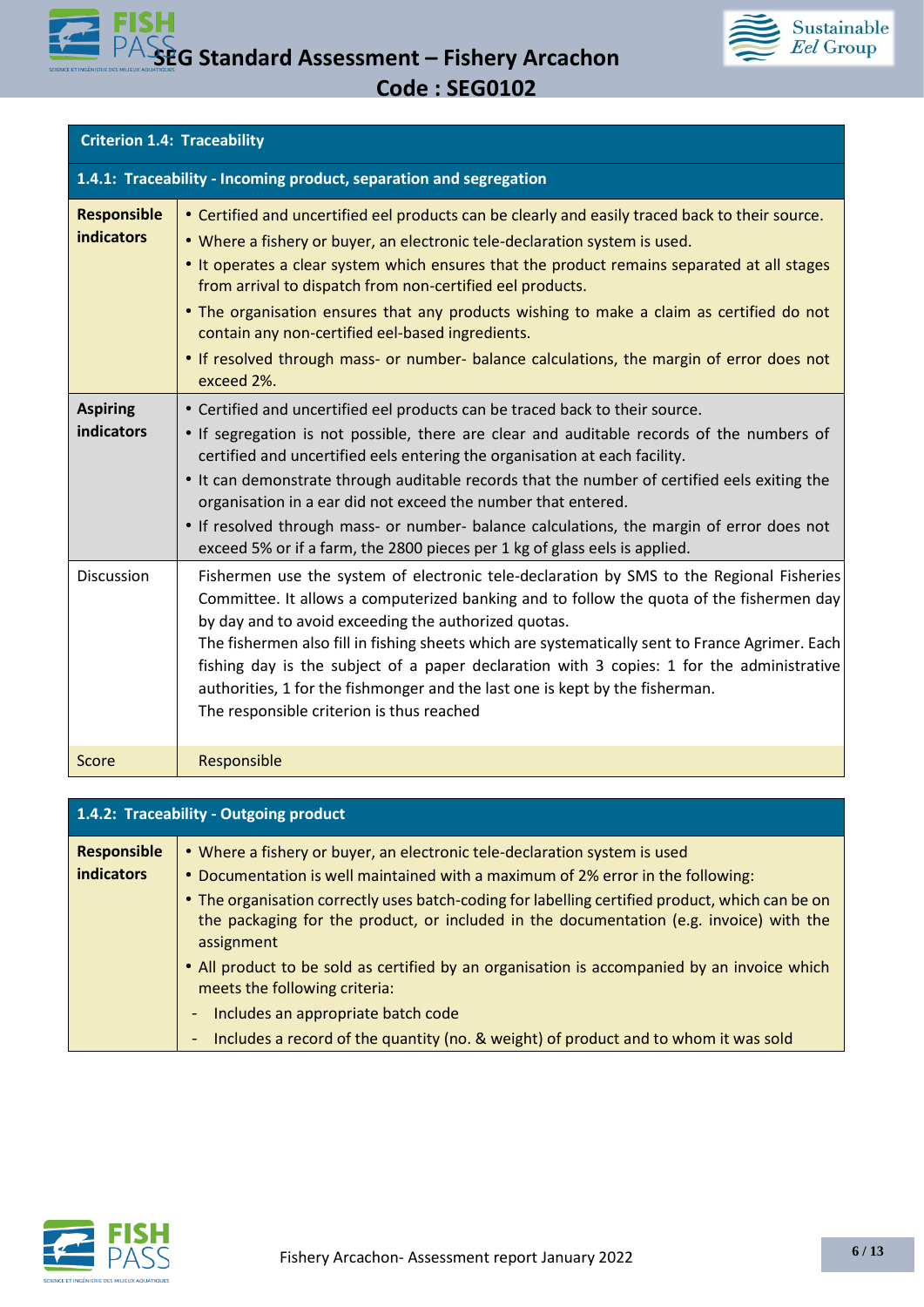



**SEG Standard Assessment – Fishery Arcachon Code : SEG0102** 

| <b>Aspiring</b><br>indicators | Documentation is well maintained. If resolved through mass- or number- balance<br>calculations, the margin of error does not exceed 5% in the following (or if a farm, the 2800<br>pieces per 1 kg of glass eels is applied):<br>• The organisation correctly uses batch-coding for labelling certified product, which can be<br>on the packaging for the product, or included in the documentation (e.g. invoice) with the<br>assignment. |
|-------------------------------|--------------------------------------------------------------------------------------------------------------------------------------------------------------------------------------------------------------------------------------------------------------------------------------------------------------------------------------------------------------------------------------------------------------------------------------------|
|                               | • All products to be sold as certified by an organisation are accompanied by an invoice which<br>meets the following criteria:                                                                                                                                                                                                                                                                                                             |
|                               | - Includes an appropriate batch code.<br>- Includes a record of the quantity (no. & weight) of product and to whom it was sold.                                                                                                                                                                                                                                                                                                            |
| <b>Discussion</b>             | As for the previous point, this audit concerns only fishermen who all use electronic reporting.<br>The criterion is therefore met.                                                                                                                                                                                                                                                                                                         |
| Score                         | Responsible                                                                                                                                                                                                                                                                                                                                                                                                                                |

| 1.4.3: Traceability - Record keeping and documentation |                                                                                                                                                                                                                                                                                                                                                                                                                                                                                                                                                                                                                                                                                            |
|--------------------------------------------------------|--------------------------------------------------------------------------------------------------------------------------------------------------------------------------------------------------------------------------------------------------------------------------------------------------------------------------------------------------------------------------------------------------------------------------------------------------------------------------------------------------------------------------------------------------------------------------------------------------------------------------------------------------------------------------------------------|
| <b>Responsible</b><br><b>indicators</b>                | The organisation operates a system that allows the tracking and tracing of all eel from<br>purchase to sale and including any steps in between. In the case of live eels this should<br>include the ability to track each batch delivered to a buyer to be connected back to a water,<br>a time period (maximum duration one month) and specific fisherman/vessel.<br>If a fisherman or buyer, a tele-declaration system is used to report catches and trade.<br>The organisation operates a system that also allows for the completion of a batch<br>reconciliation of eel product by weight over a given period.<br>The organisation maintains records for a minimum of three (3) years. |
| <b>Aspiring</b><br>indicators                          | The above requirements are met except that:<br>Records have been maintained for less than three (3) years<br>If a fisherman or trader, a tele-declaration system is planned to be used to report catches<br>and trade in the next season                                                                                                                                                                                                                                                                                                                                                                                                                                                   |
| <b>Discussion</b>                                      | As for criterion 1.4.1, this audit concerns only fishermen and all of them use electronic<br>reporting. The criterion is therefore met.                                                                                                                                                                                                                                                                                                                                                                                                                                                                                                                                                    |
| Score                                                  | Responsible                                                                                                                                                                                                                                                                                                                                                                                                                                                                                                                                                                                                                                                                                |

## **Criterion 1.5: Biosecurity & welfare – Eel and eel products are provided with minimal risk of diseases, parasites and alien species**

| 1.5.1 Eel Fishing: Biosecurity measures are adopted |                                                                                                                                                                                        |
|-----------------------------------------------------|----------------------------------------------------------------------------------------------------------------------------------------------------------------------------------------|
| <b>Responsible</b><br><b>indicators</b>             | • The fishery conducts good biosecurity measures such as the disinfection and drying of nets<br>and equipment between each fishing in different waters. OR                             |
|                                                     | • The fishermen only operate in the same river or estuary, with no risk of transferring diseases<br>or alien species between catchments.                                               |
| <b>Discussion</b>                                   | The fishermen fish on two fixed stations during the season, both located on the same river.<br>Moreover, the nets are put to dry between each tide.<br>The criterion is therefore met. |
| Score                                               | Responsible                                                                                                                                                                            |

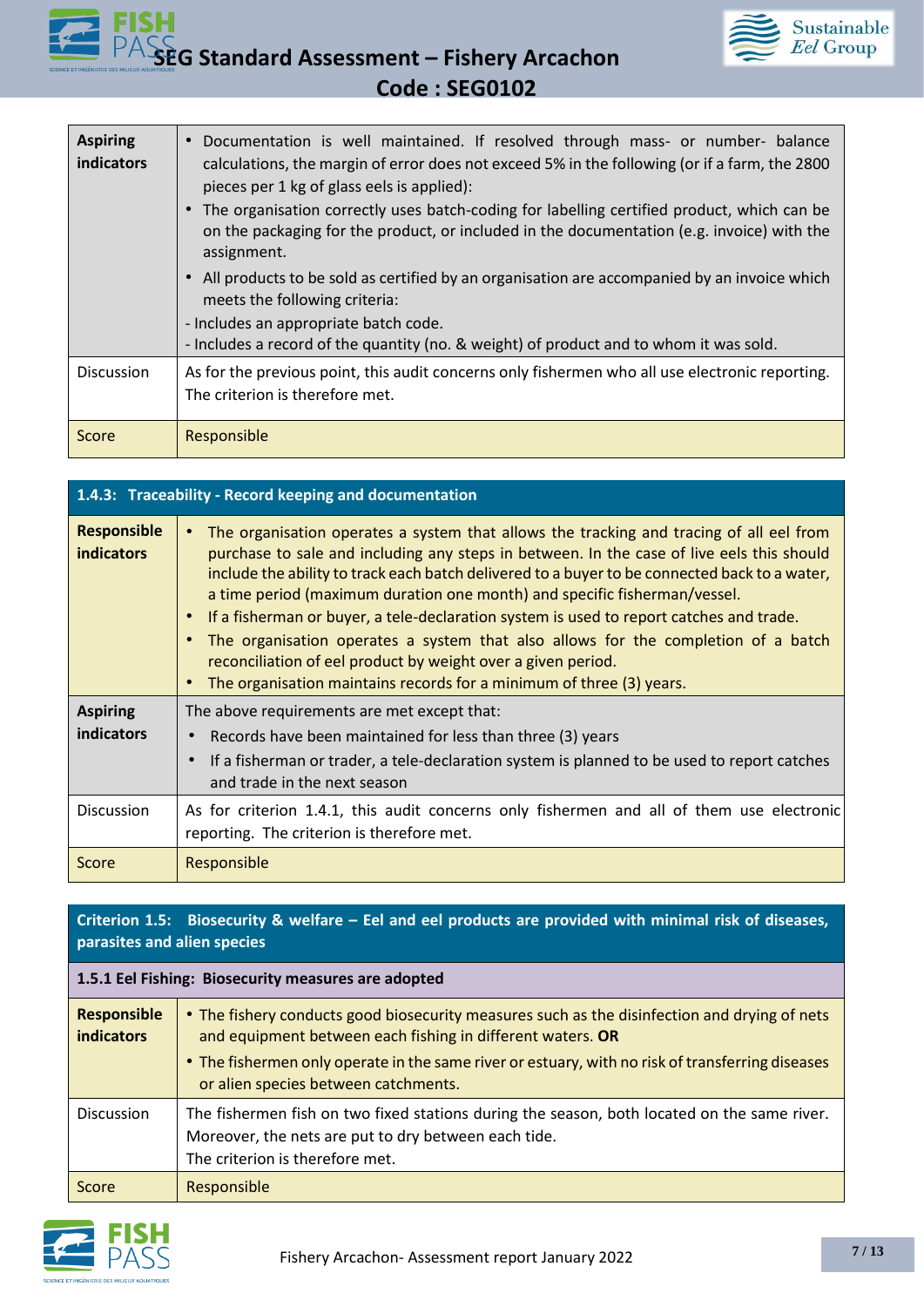



| <b>Summary scores for Component 1</b>           |      |
|-------------------------------------------------|------|
| Not applicable                                  |      |
| Not met                                         |      |
| Aspiring                                        |      |
| Responsible                                     | 5    |
| Total possible                                  | 5    |
| % Responsibility (Responsible / Total possible) | 100% |

| <b>Component 2 - Glass eel fishing</b>  |                                                                                                                                                                                                                                                                                                                                                                                                                                                                                                                                                                                                                                                                                                                                                                                                                                                                                                       |
|-----------------------------------------|-------------------------------------------------------------------------------------------------------------------------------------------------------------------------------------------------------------------------------------------------------------------------------------------------------------------------------------------------------------------------------------------------------------------------------------------------------------------------------------------------------------------------------------------------------------------------------------------------------------------------------------------------------------------------------------------------------------------------------------------------------------------------------------------------------------------------------------------------------------------------------------------------------|
|                                         | Criterion 2.1: Eel fishing is in a catchment that is meeting its escapement targets                                                                                                                                                                                                                                                                                                                                                                                                                                                                                                                                                                                                                                                                                                                                                                                                                   |
| <b>Weighting: 2</b>                     |                                                                                                                                                                                                                                                                                                                                                                                                                                                                                                                                                                                                                                                                                                                                                                                                                                                                                                       |
| <b>Sustainable</b><br><b>Indicator</b>  | There are good data which show to the satisfaction of the fisheries authority that the EU silver<br>eel 40% escapement target (40% B0) is being achieved for the river or in the eel management<br>district.                                                                                                                                                                                                                                                                                                                                                                                                                                                                                                                                                                                                                                                                                          |
| <b>Responsible</b><br><b>indicators</b> | There are good data which show to the satisfaction of the fisheries authority that at least 70%<br>of the Bbest target for silver eel escapement is being met in the river or eel management<br>district.                                                                                                                                                                                                                                                                                                                                                                                                                                                                                                                                                                                                                                                                                             |
| <b>Aspiring</b><br>indicators           | Eel fishing is in a place accepted by the fishery authority as providing a positive contribution<br>to the eel stock or, the river or RBD is meeting 40% - <70% of the Bbest target.                                                                                                                                                                                                                                                                                                                                                                                                                                                                                                                                                                                                                                                                                                                  |
| <b>Discussion</b>                       | The information available on this subject (Report of the Eel Management Plan in France, 2018)<br>shows that, for the moment, the objective of 40% of the BO or 70% of the BBEST is not<br>achieved, both in the UGA concerned (GDC) and in the other French UGA. Moreover, we do<br>not have precise information by catchment area to judge this criterion more accurately.<br>However, all the actions foreseen in the French Eel Management Plan (PGA) have been<br>implemented and the recovery of the eel stock requires a long-term action. The effects of the<br>measures taken in recent years are not yet observable. The actions taken by the fishing sector<br>are detailed in the following criterion.<br>Considering all this, the criterion has not been met, but significant efforts have been made<br>since the establishment of the GPA, in particular by the professional fishermen. |
| <b>Score</b>                            | <b>Aspiring</b>                                                                                                                                                                                                                                                                                                                                                                                                                                                                                                                                                                                                                                                                                                                                                                                                                                                                                       |

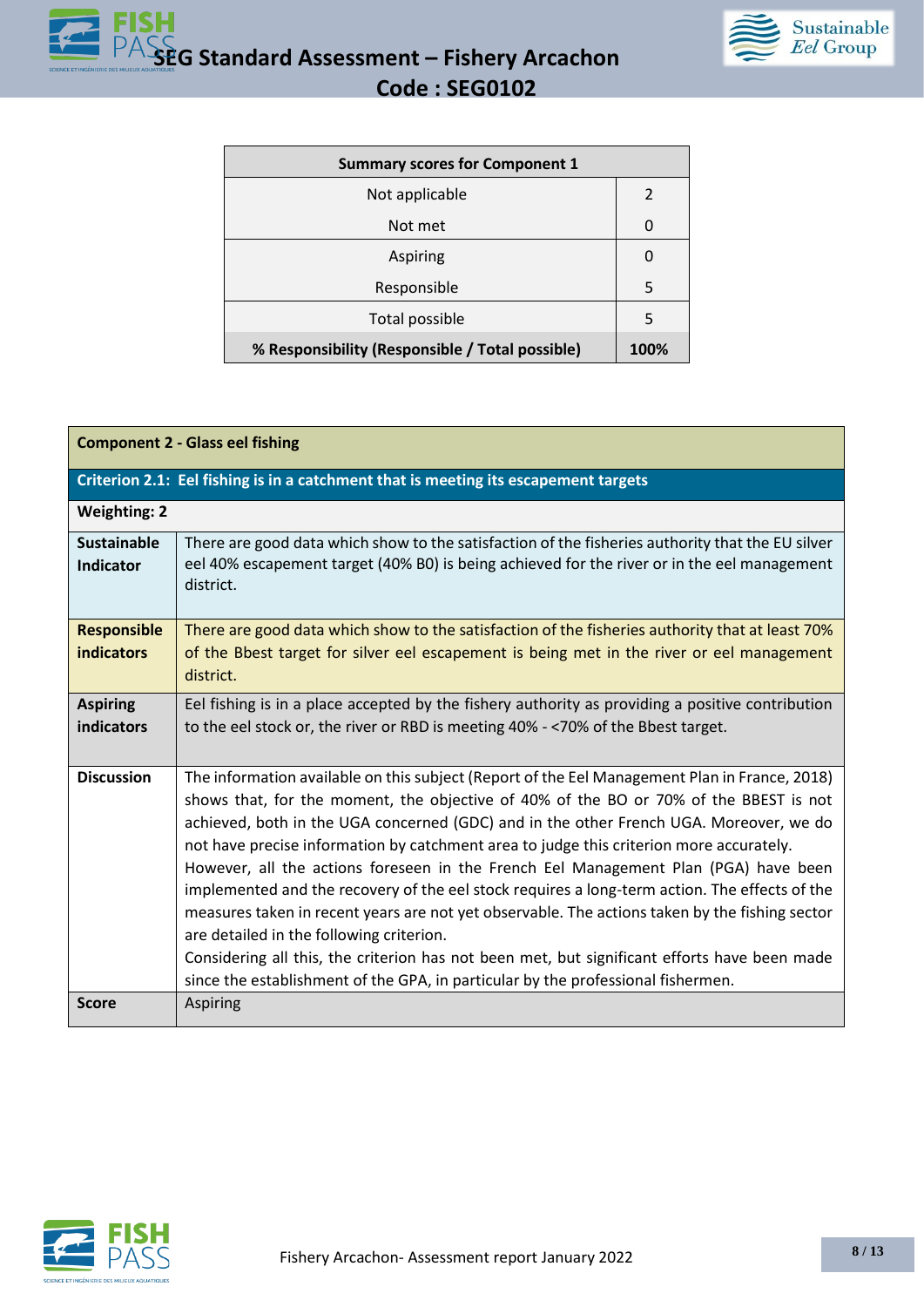| Criterion 2.2: There is good progress with the applicant's responsibilities in the Eel Management Plan for<br>the river or District |                                                                                                                                                                                                                                                                                                                                                                                                                       |  |
|-------------------------------------------------------------------------------------------------------------------------------------|-----------------------------------------------------------------------------------------------------------------------------------------------------------------------------------------------------------------------------------------------------------------------------------------------------------------------------------------------------------------------------------------------------------------------|--|
| <b>Weighting: 2</b>                                                                                                                 |                                                                                                                                                                                                                                                                                                                                                                                                                       |  |
| <b>Responsible</b><br><b>indicators</b>                                                                                             | There is credible progress with at least 75% of the actions relating to the fishery for the<br>implementation of the Eel Management Plan for the river or eel management district.                                                                                                                                                                                                                                    |  |
| <b>Aspiring</b><br>indicators                                                                                                       | There is credible progress with at least 50% of the actions relating to the fishery for the<br>implementation of the Eel Management Plan for the river or eel management district.                                                                                                                                                                                                                                    |  |
| <b>Discussion</b>                                                                                                                   | The professional fishing stakeholders have implemented the majority of the actions<br>related to the AMP.                                                                                                                                                                                                                                                                                                             |  |
|                                                                                                                                     | Thus, the exploitation rate of the glass eel stock has clearly decreased since the reference<br>period. This rate has been relatively stable in recent years and fluctuates around the<br>management target.                                                                                                                                                                                                          |  |
|                                                                                                                                     | The allocation of fishing licenses for glass eel has decreased by 57% between 2006 and<br>2018.                                                                                                                                                                                                                                                                                                                       |  |
|                                                                                                                                     | The ratio of the 40% consumption and 60% restocking fishing quota has been unchanged<br>since 2013. However, the objective of 60% of glass eels for European restocking has never<br>been reached, but the profession is getting closer to this objective over the years. The<br>achievement of this objective is dependent on the European market, which is not the<br>responsibility of the professional fishermen. |  |
|                                                                                                                                     | The overall catch quota has been increased for the 2021-2022 season to a total of 65 t,<br>an increase of +13% compared to the previous season. Given the current context and<br>the recent advice of ICES to close all eel fisheries. The increase in quotas is a bad signal<br>for the sustainability of the fishery.                                                                                               |  |
|                                                                                                                                     | Finally, France allocates between 5 and 10% of annual catches to French restocking<br>operations, 5.8% in 2018.                                                                                                                                                                                                                                                                                                       |  |
|                                                                                                                                     | In view of all these elements, it is possible to consider that this criterion is aspiring.                                                                                                                                                                                                                                                                                                                            |  |
| <b>Score</b>                                                                                                                        | <b>Aspiring</b>                                                                                                                                                                                                                                                                                                                                                                                                       |  |

| Criterion 2.3: The fishery is well managed |                                                                                                                                                                                                                                                                                                                                                                                                                                                                                                                                                                                                                                             |
|--------------------------------------------|---------------------------------------------------------------------------------------------------------------------------------------------------------------------------------------------------------------------------------------------------------------------------------------------------------------------------------------------------------------------------------------------------------------------------------------------------------------------------------------------------------------------------------------------------------------------------------------------------------------------------------------------|
| <b>Weighting: 1</b>                        |                                                                                                                                                                                                                                                                                                                                                                                                                                                                                                                                                                                                                                             |
| <b>Responsible</b><br><b>indicators</b>    | Fishers are licensed and provide catch and effort data via a tele-declaration system.<br>$\bullet$<br>Data on catch and effort are collected and analysed regularly by the fishery authority (at<br>$\bullet$<br>least annually at the end of the season).<br>There is a data set for at least the last 5 years that is considered by the fishery authority to<br>$\bullet$<br>be accurate, useful for statistical purposes and provide a comprehensive picture of the<br>glass eel fishery under assessment.<br>Enforcement is in place throughout the fishing area and there is no evidence of systematic<br>$\bullet$<br>non-compliance. |

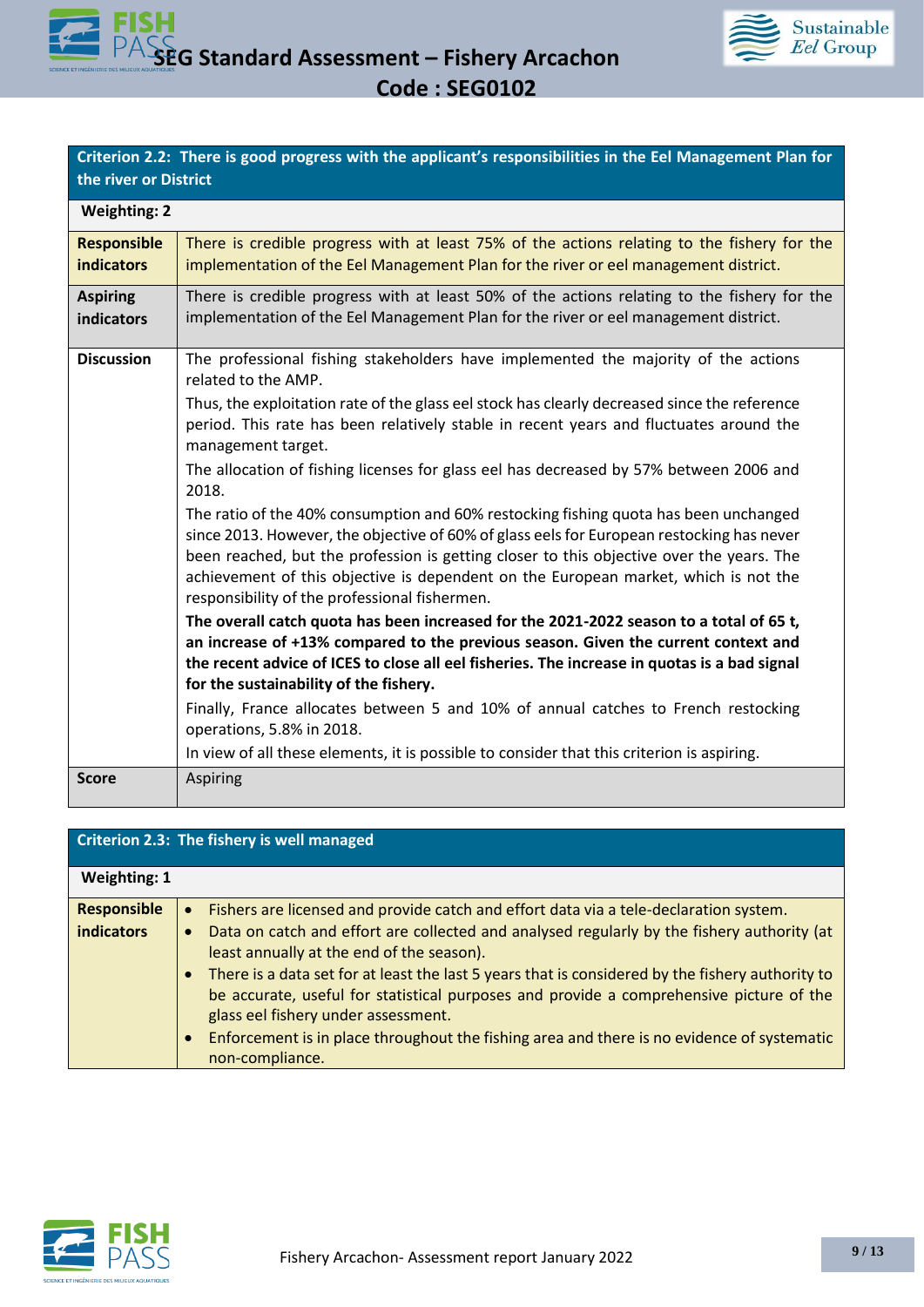



**SEG Standard Assessment – Fishery Arcachon Code : SEG0102** 

| <b>Aspiring</b><br>indicators | Fishers are licensed and provide catch and effort data.<br>$\bullet$<br>Data on catch and effort are collected and analysed regularly by the fishery authority (at<br>$\bullet$<br>least annually at the end of the season).<br>There is a data set for at least the last 3 years that is considered by the fishery authority to<br>be accurate and provide enough information on the glass eel fishery under assessment for<br>management and to track annual trends in glass eel arrival.<br>There is no evidence of systematic non-compliance.                                                                                                                                                                                                                                                                                                                                                                                                                                                                                |
|-------------------------------|----------------------------------------------------------------------------------------------------------------------------------------------------------------------------------------------------------------------------------------------------------------------------------------------------------------------------------------------------------------------------------------------------------------------------------------------------------------------------------------------------------------------------------------------------------------------------------------------------------------------------------------------------------------------------------------------------------------------------------------------------------------------------------------------------------------------------------------------------------------------------------------------------------------------------------------------------------------------------------------------------------------------------------|
| <b>Discussion</b>             | The fishermen have a license and proceed to the remote declaration via "Télécapêche" in<br>addition to the declaration by the fishing form.<br>The fishing figures are monitored every day by the Regional Fisheries Committee in order to<br>follow precisely the exact consumption of the quota to avoid a preventive closure. These data<br>are obtained by a declaration by sms.<br>The official data are obtained from the fishing sheets sent by the fishermen to the<br>administrative authorities. Thus, the Direction des Pêches Maritimes et de l'Aquaculture<br>(DPMA) collects and compiles these data. During the glass eel fishing season, the DPMA<br>distributes a table every week to report on the consumption of quotas in the different UGAs.<br>In May-June, when the season is over, the DPMA distributes a statistical compilation (quota<br>consumption, market price, number of fish merchants, etc.) by UGA. There is a reliable data<br>set of more than 5 years.<br>This criterion is therefore met. |
| <b>Score</b>                  | Responsible                                                                                                                                                                                                                                                                                                                                                                                                                                                                                                                                                                                                                                                                                                                                                                                                                                                                                                                                                                                                                      |

## **Criterion 2.4: Mortality during fishing is minimised**

| <b>Weighting: 2</b><br><b>Responsible</b><br>Fishing is by hand-held nets and has effective nearby holding facilities OR<br><b>indicators</b><br>Fishing from vessels meets the following criteria:<br>i) fishing is at slow speed (no more than 1 knot relative to water);<br>ii) haul duration is on average no longer than 20 minutes, with the maximum duration not<br>more than 30 minutes;<br>iii) mesh size of cod end no greater than 1mm;<br>iv) rest of the net designed such that glass eels do not become trapped or abraded;<br>v) vivier tank on board and in use; |
|----------------------------------------------------------------------------------------------------------------------------------------------------------------------------------------------------------------------------------------------------------------------------------------------------------------------------------------------------------------------------------------------------------------------------------------------------------------------------------------------------------------------------------------------------------------------------------|
|                                                                                                                                                                                                                                                                                                                                                                                                                                                                                                                                                                                  |
|                                                                                                                                                                                                                                                                                                                                                                                                                                                                                                                                                                                  |
|                                                                                                                                                                                                                                                                                                                                                                                                                                                                                                                                                                                  |
|                                                                                                                                                                                                                                                                                                                                                                                                                                                                                                                                                                                  |
|                                                                                                                                                                                                                                                                                                                                                                                                                                                                                                                                                                                  |
|                                                                                                                                                                                                                                                                                                                                                                                                                                                                                                                                                                                  |
|                                                                                                                                                                                                                                                                                                                                                                                                                                                                                                                                                                                  |
|                                                                                                                                                                                                                                                                                                                                                                                                                                                                                                                                                                                  |
|                                                                                                                                                                                                                                                                                                                                                                                                                                                                                                                                                                                  |
|                                                                                                                                                                                                                                                                                                                                                                                                                                                                                                                                                                                  |
| vi) fishermen maintain accurate daily records of mortality. OR                                                                                                                                                                                                                                                                                                                                                                                                                                                                                                                   |
| • Fishermen can demonstrate that the mortality rate of the catch over the duration of holding                                                                                                                                                                                                                                                                                                                                                                                                                                                                                    |
| in the storage facility is less than 4% for each batch captured. OR                                                                                                                                                                                                                                                                                                                                                                                                                                                                                                              |
| Fishing methods (in France) meet the criteria in Category 1 of the France Good Practice<br>$\bullet$                                                                                                                                                                                                                                                                                                                                                                                                                                                                             |
| Guide. OR                                                                                                                                                                                                                                                                                                                                                                                                                                                                                                                                                                        |
| The Carmin Indigo or similar test indicates that mortality averages less than 4%.<br>$\bullet$                                                                                                                                                                                                                                                                                                                                                                                                                                                                                   |
| <b>Aspiring</b><br>Fishing from vessels meets the following criteria:                                                                                                                                                                                                                                                                                                                                                                                                                                                                                                            |
| i) fishing is at slow speed (no more than 1.5 knots relative to water);<br>indicators                                                                                                                                                                                                                                                                                                                                                                                                                                                                                            |
| ii) maximum haul duration no longer than 30 minutes;                                                                                                                                                                                                                                                                                                                                                                                                                                                                                                                             |
| iii) mesh size of cod end no greater than 1mm;                                                                                                                                                                                                                                                                                                                                                                                                                                                                                                                                   |
| iv) rest of the net designed such that glass eels do not become trapped or abraded;                                                                                                                                                                                                                                                                                                                                                                                                                                                                                              |
| v) vivier tank on board and in use;                                                                                                                                                                                                                                                                                                                                                                                                                                                                                                                                              |
| vi) fishermen maintain accurate daily records of mortality. OR                                                                                                                                                                                                                                                                                                                                                                                                                                                                                                                   |
| Fishermen can demonstrate that the mortality rate of the catch over the duration of holding                                                                                                                                                                                                                                                                                                                                                                                                                                                                                      |
| in the storage facility is between 4% and 8% for each batch captured. OR                                                                                                                                                                                                                                                                                                                                                                                                                                                                                                         |

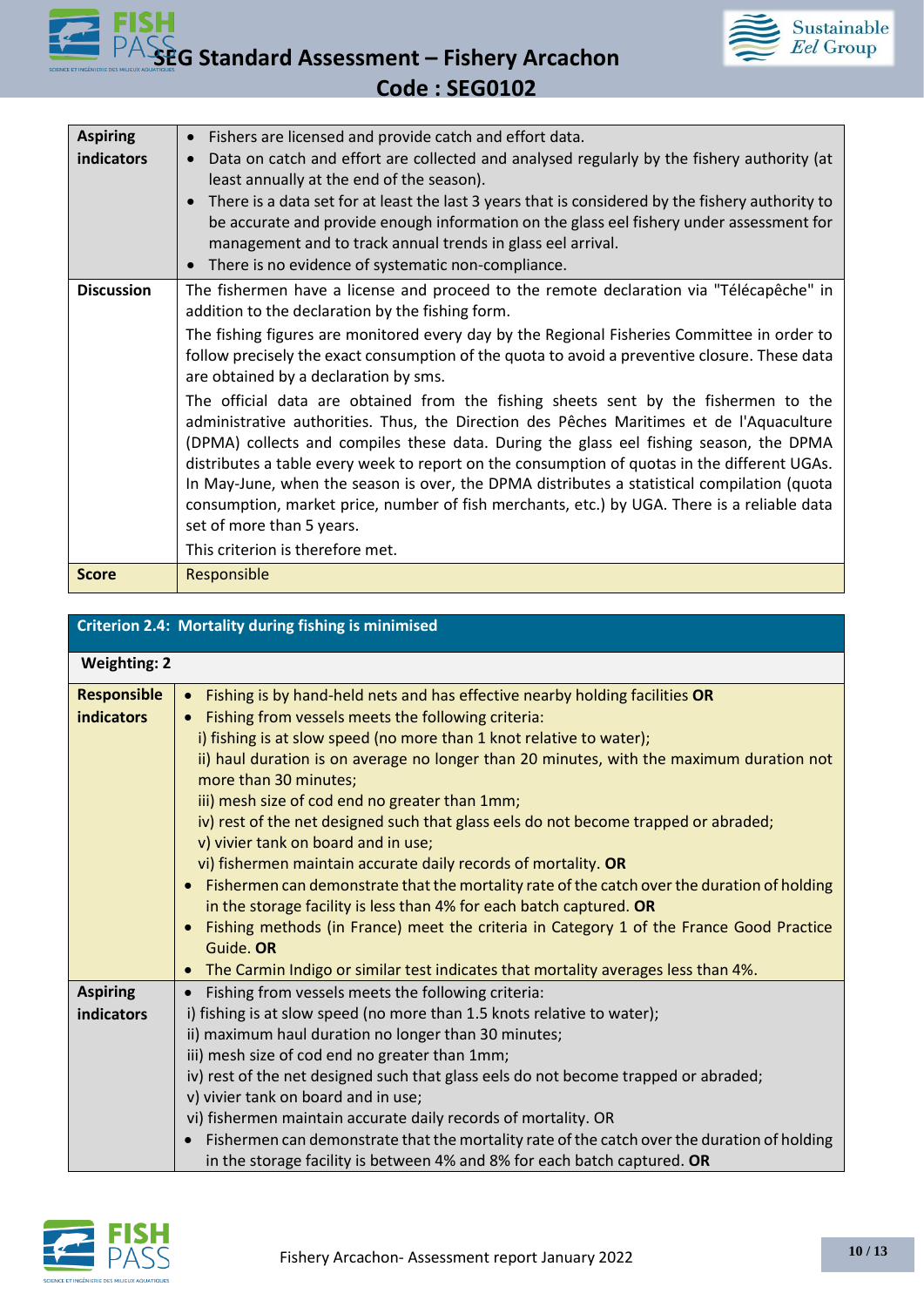



|                   | Fishing methods (in France) meet the criteria in Category 2 of the France Good Practice<br>Guide. OR                                                                                                                                                     |
|-------------------|----------------------------------------------------------------------------------------------------------------------------------------------------------------------------------------------------------------------------------------------------------|
|                   | The Carmin Indigo or similar test indicates that mortality averages between 4% and 8%.<br>$\bullet$                                                                                                                                                      |
| <b>Discussion</b> | Nets are artisanal and made by the fishermen. They are large elongated nets measuring 1.1 m<br>high, 60 to 70 cm wide and 50 to 70 cm deep. The mesh size of the gear is about 1 mm. This<br>mesh size is therefore in accordance with the SEG standard. |
|                   | The fishing time is 5 to 10 minutes. The fishermen are on foot and at a fixed station, so the<br>speed of movement is zero. They use the migration behavior of the glass eels along the banks<br>to capture them.                                        |
|                   | At each changeover, the glass eels are placed on a rejection screen over a plastic box that<br>allows the glass eels to pass and reject by-catch. The fisherman stores his glass eels in a basket<br>directly in the stream.                             |
|                   | Fishermen store their glass eels in a home fish tank. This tank is official and declared to the<br>administration. They indicate a low mortality of the order of 0.1% without it being possible to<br>verify it in a logbook.                            |
|                   | Thus, considering these elements, the fishermen obtain a responsible score. However, the<br>implementation of a logbook to monitor mortalities must be put in place, taking into account<br>the storage at home.                                         |
| <b>Score</b>      | Responsible                                                                                                                                                                                                                                              |

| Criterion 2.5: The fishery has negligible impacts on by-catch species |                                                                                                                                                                                                            |  |  |  |
|-----------------------------------------------------------------------|------------------------------------------------------------------------------------------------------------------------------------------------------------------------------------------------------------|--|--|--|
| <b>Weighting: 1</b>                                                   |                                                                                                                                                                                                            |  |  |  |
| <b>Responsible</b><br><b>indicators</b>                               | • The fishery has a negligible impact on by-catch.<br>• By-catch is returned to the water alive as gently and rapidly as possible.                                                                         |  |  |  |
| <b>Aspiring</b><br>indicators                                         | • The fishery has low-level impacts on by-catch.<br>• By-catch is returned to the water alive as gently and rapidly as possible.                                                                           |  |  |  |
| <b>Discussion</b>                                                     | No by-catch was observed during the audit.<br>According to the fishermen, the by-catches are very small and can be elvers, juvenile sea bass,<br>mullets, etc. The responsible criterion is therefore met. |  |  |  |
| <b>Score</b>                                                          | Responsible                                                                                                                                                                                                |  |  |  |

## **Criterion 2.6: The fishery has negligible impacts on rare or other protected species**

| Weighting: 1                            |                                                                                                                                                                                                                                                          |
|-----------------------------------------|----------------------------------------------------------------------------------------------------------------------------------------------------------------------------------------------------------------------------------------------------------|
| <b>Responsible</b><br><b>indicators</b> | The fishery has no direct interactions resulting in mortality or injuries with other species that<br>are considered vulnerable, threatened, endangered or are protected under national or<br>international law.                                          |
| <b>Aspiring</b><br>indicators           | Interactions, resulting in mortality or injury, with other species that are considered vulnerable,<br>threatened, endangered, or are protected under national or international law, are rare and<br>have no overall measurable impact on the population. |
| <b>Discussion</b>                       | No vulnerable, threatened or endangered species have been identified in the catches.<br>All species are released very quickly. The criterion has therefore been met.                                                                                     |
| <b>Score</b>                            | Responsible                                                                                                                                                                                                                                              |

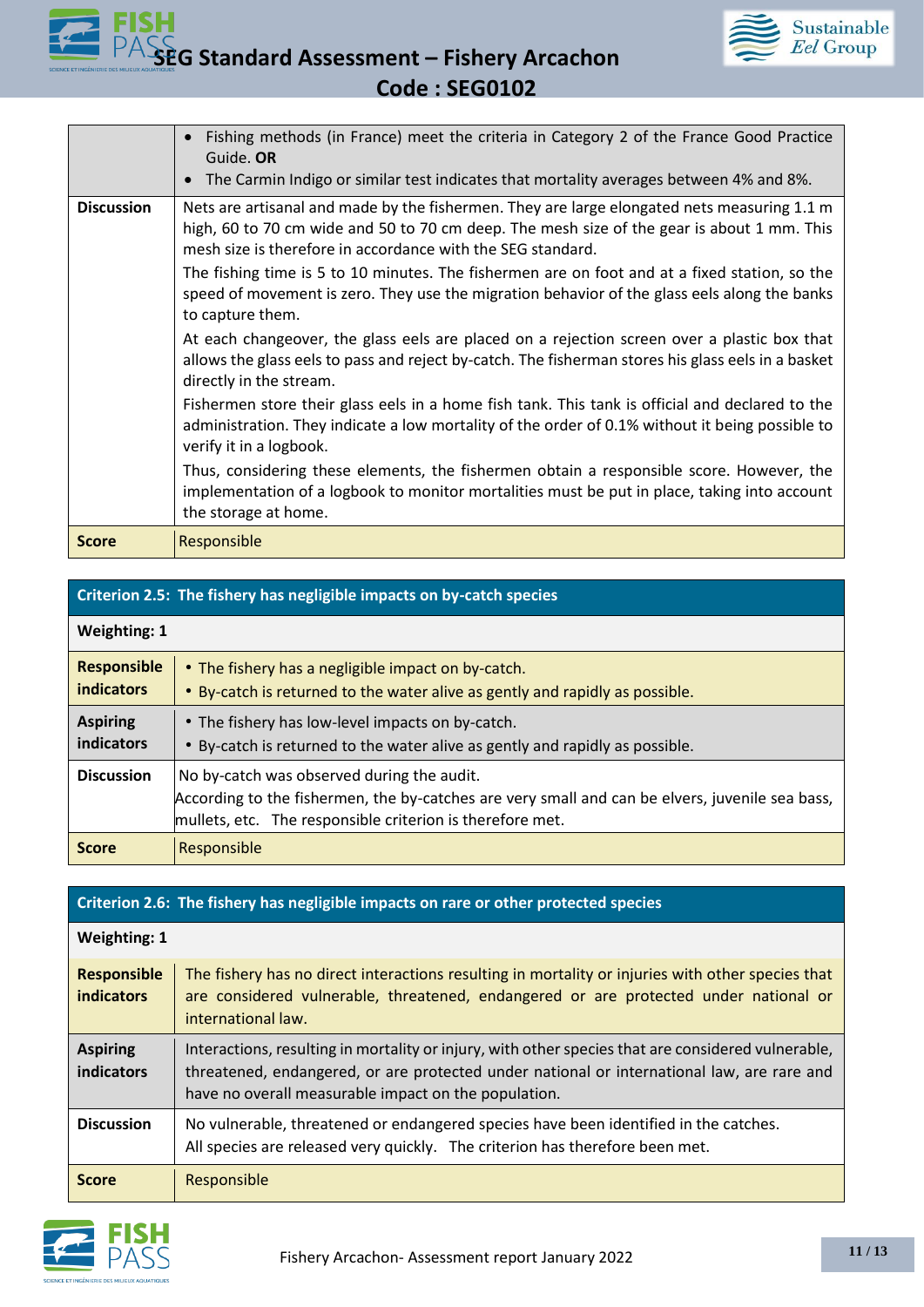

| Criterion 2.7: The fishery has negligible impacts on habitats |                                                                                                                                               |  |  |  |
|---------------------------------------------------------------|-----------------------------------------------------------------------------------------------------------------------------------------------|--|--|--|
| <b>Weighting: 1</b>                                           |                                                                                                                                               |  |  |  |
| <b>Responsible</b><br><b>indicators</b>                       | The fishing gear does not cause any damage to the benthos.                                                                                    |  |  |  |
| <b>Aspiring</b><br>indicators                                 | Damage to the benthos by gear is limited or minimal.                                                                                          |  |  |  |
| <b>Discussion</b>                                             | Fishing for glass eel is carried out at a fixed station with no movement of fishing gear in the<br>water.<br>This criterion is therefore met. |  |  |  |
| <b>Score</b>                                                  | Responsible                                                                                                                                   |  |  |  |

| <b>Criterion 2.8: Transport</b>         |                                                                                                                                                                                                                                                                                                                                                                                                                                                                                                                                                                                                                                                                                                                                                                                      |  |  |
|-----------------------------------------|--------------------------------------------------------------------------------------------------------------------------------------------------------------------------------------------------------------------------------------------------------------------------------------------------------------------------------------------------------------------------------------------------------------------------------------------------------------------------------------------------------------------------------------------------------------------------------------------------------------------------------------------------------------------------------------------------------------------------------------------------------------------------------------|--|--|
| <b>Weighting: 1</b>                     |                                                                                                                                                                                                                                                                                                                                                                                                                                                                                                                                                                                                                                                                                                                                                                                      |  |  |
| <b>Responsible</b><br><i>indicators</i> | The operator holds the relevant transport authorisations.<br>There is a Transport Plan in place to minimise travel time $-$ this meets the Transport<br>requirements for vertebrates.<br>Packing is done in a way that minimises handling, time and stress.                                                                                                                                                                                                                                                                                                                                                                                                                                                                                                                          |  |  |
|                                         | Eels are kept cool and wet with an adequate supply of oxygen.                                                                                                                                                                                                                                                                                                                                                                                                                                                                                                                                                                                                                                                                                                                        |  |  |
| <b>Discussion</b>                       | The fishing form filled in at the end of the trip is the authorisation for transport in France.<br>At the end of the fishing trip, the fishermen empty their catch into a plastic box. They transport<br>this box to the lorry where the catch is weighed, generally without transferring the container<br>(the tare is known). The eels are left in the open air for the time of transport between the port<br>land the fisherman's fish tank.<br>This transport time is generally short and during transport the eels are kept moist and cool (air<br>temperature in winter).<br>All fishermen operate with storage at home with a fish tank including an aerator. The fishmonger<br>comes to collect the glass eels on average every 3-4 days.<br>The criterion is therefore met. |  |  |
| <b>Score</b>                            | Responsible                                                                                                                                                                                                                                                                                                                                                                                                                                                                                                                                                                                                                                                                                                                                                                          |  |  |

## **Criterion 2.9: Bonus Score: Fishermen donate a proportion of their catch for a local positive contribution**

| Weighting: 1                            |                                                                                                                                                                                                                                                                                                                                                               |
|-----------------------------------------|---------------------------------------------------------------------------------------------------------------------------------------------------------------------------------------------------------------------------------------------------------------------------------------------------------------------------------------------------------------|
| <b>Responsible</b><br><b>indicators</b> | Fishermen have donated an average of at least 5% of their catch in the past 2 years to local<br>stocking programmes, e.g. translocating over barriers to aid upstream migration and<br>recruitment in the catchment, or have credible plans in place to do so next season (note that<br>this is separate from any planned restocking to meet the 60% target). |
| <b>Discussion</b>                       | Not applied, but the fishers should consider how to do this by the next audit                                                                                                                                                                                                                                                                                 |
| <b>Score</b>                            | Not applicable                                                                                                                                                                                                                                                                                                                                                |